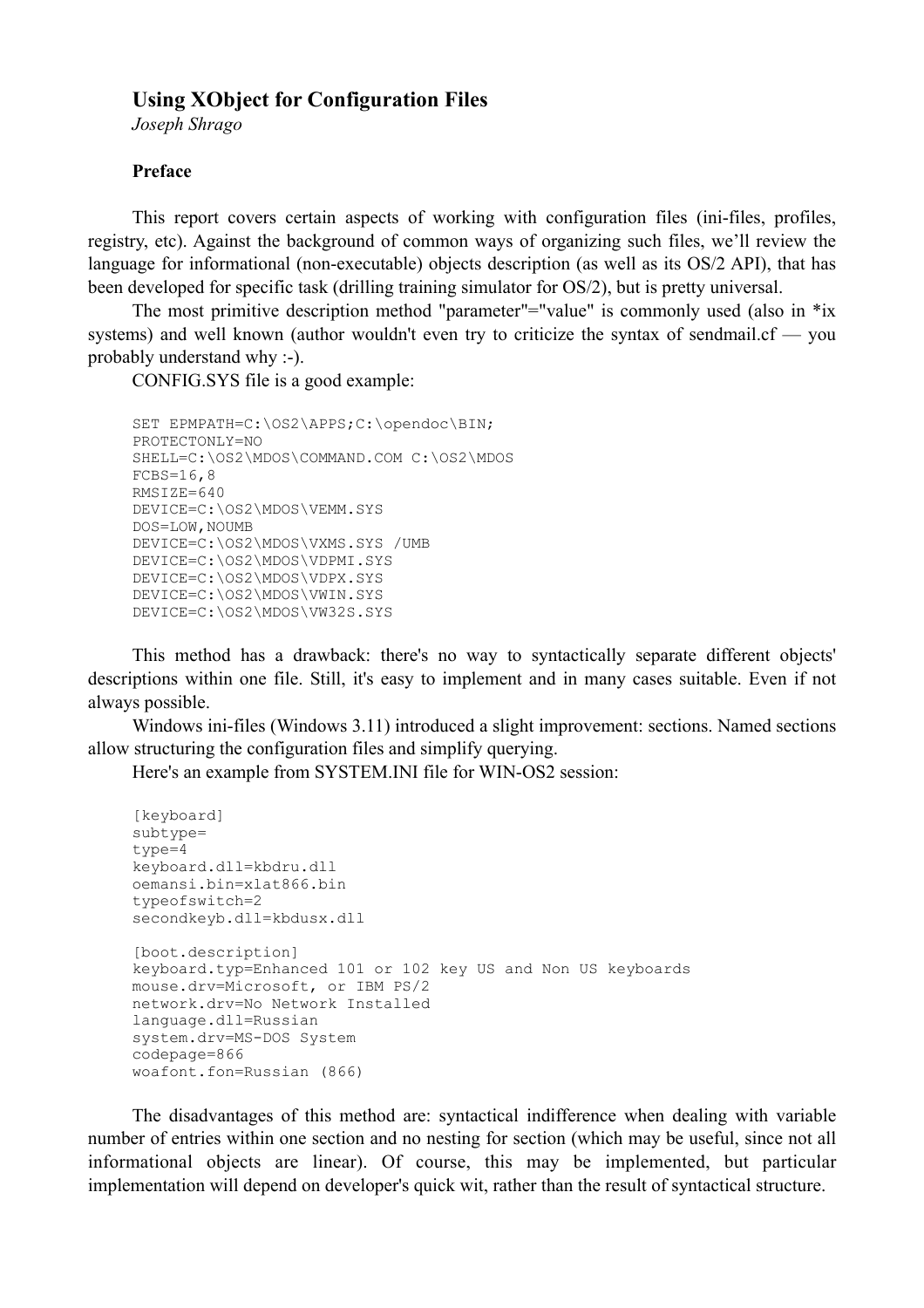The next steps in the evolution of description scripts are registry (Windows 9x or higher), and OS/2 ini-files. It is rather difficult to give any examples here, since they are not suitable for printing. Both allow tree structure (which is the development of nesting concept) and storing objects of any type by using binary objects (defined by those who use them).

To criticize existing implementations of such resource (realized WINPRF.DLL in OS/2), we have to specify requirements to the syntax of configuration files in general.

As mentioned before, the views expressed here are the result of working on a scenario maintenance subsystem for a drilling training simulator. A scenario for such training simulators contains all parameters that define the initial state of the drill and borehole, being, thus, not too different from a configuration file. It describes numerous independent parameters — hardware descriptors, rock and geological section descriptors as well as possible anomalies, scattered all over the borehole (to entertain the trainee) etc.

The scenarios are to be created by the end users of the product. Therefore the descriptions and tools to create them have to be intuitive enough for non-programmers to use. Since the same hardware descriptions may be used in many scenarios, they has to be defined separately and linked from within the scenario. A well thought-out scenario becomes a learning material, so it must be printable in a user-friendly format. These requirements resulted in the creation of informationally associated software tools:

• WPS-objects of each scenario object (hardware elements, geology etc);

• WPS-objects for each type of technological tasks scenarios (hardware is different, which means configuration dialogs, too);

• software module for extracting specific data from scenario and passing it as filled-in structure to the task-imitator.

Changes in the description of any object required correcting the software implementation of interconnected objects, which is very inconvenient. This problem became obvious when developers realized that simplifying a number of descriptions had been a mistake and they now need to be elaborated.

Problems described above serve as a good criticism when it comes to using Profile API for maintaining complex configurations.

So we've defined the following requirements to configuring concept:

• object oriented approach to save user time and effort;

• to make it more useable and for economy (of a possibility to make things obscure and cover one's tracks) text as well as binary form, regardless of how configurations are used;

• there must be a dialog for editing the configuration, or a possibility to edit it in the text editor;

- configuration must print itself;
- a possibility for configuration to operate the data stored in other files.

These requirements are fulfilled in our configuration files subsystem. It offers syntax, base objects, WPS-object for visualization and printing and an API for their software-based writing and reading.

# **Informal Description:**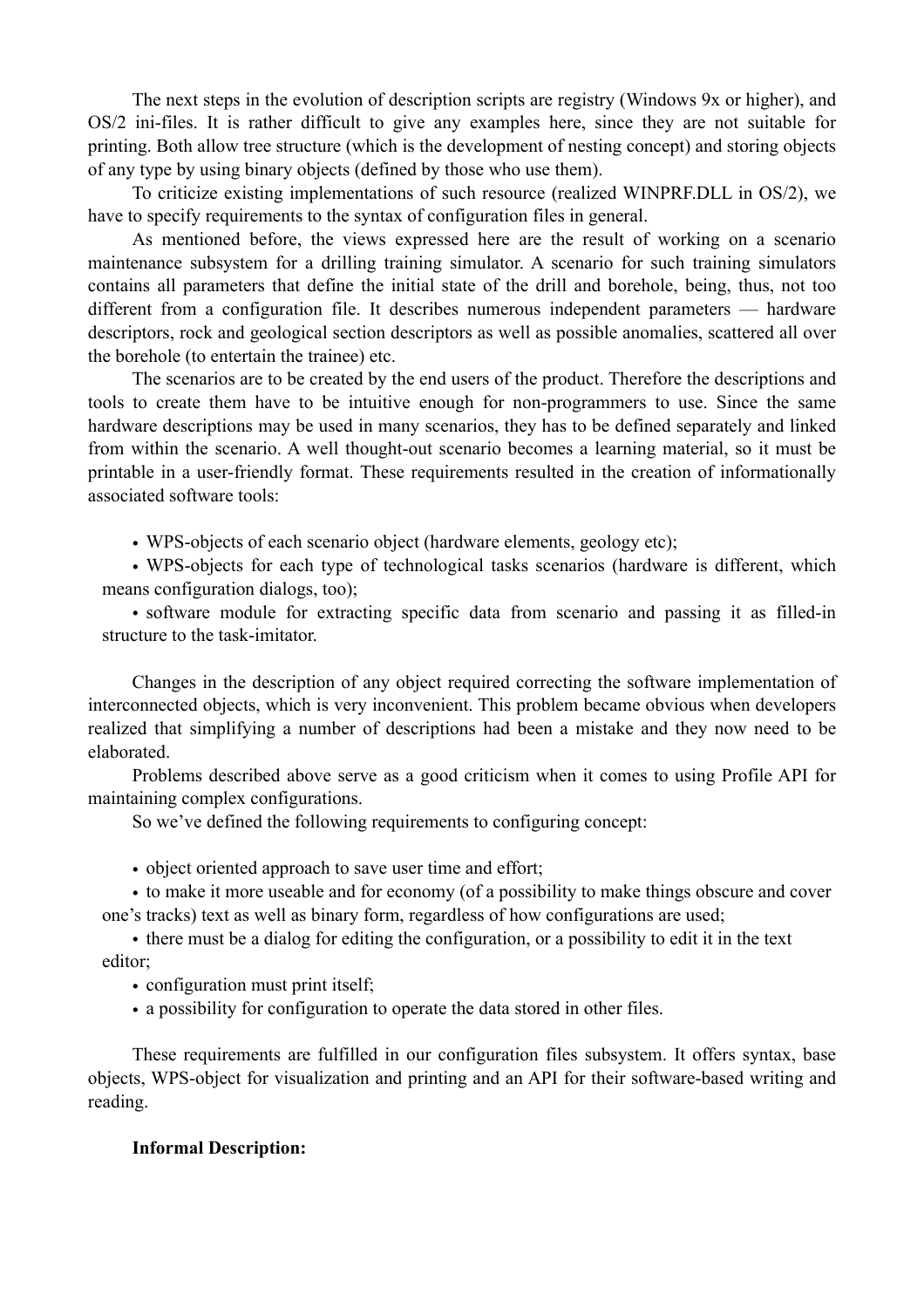Any configuration file is rendered as a number of fields of certain types. Types are either simple or compound. Thus, configuration file itself is an object of a certain compound type (class).

A syntax we offer for describing such classes operates with keywords, literals and comments. Literals are identical to ones in C++ :  $\x, \ \n\,, \ \n\$  and special  $\$  literals.

Comments are defined by symbols  $//, /*, */$  and used same way as in C++.

The system deals with the following objects:

| classifier                                        | transient                        | taken from class as a default<br>value; can be changed in any<br>representative                                                                                             |
|---------------------------------------------------|----------------------------------|-----------------------------------------------------------------------------------------------------------------------------------------------------------------------------|
| base data types                                   | int<br>double<br>string<br>group | integer (4 bytes)<br>double (8 bytes)<br>string of symbols (doesn't<br>have to be limited with $(0)$<br>arbitrary objects array: allows<br>accessing by element's<br>number |
| base data types for<br>visualization and printing | IntField<br>DoubleField          | editable and printable int class<br>editable and printable double<br>class                                                                                                  |
|                                                   | StringField                      | editable and printable string<br>class                                                                                                                                      |
|                                                   | TextField                        | editable and printable textarea<br>class                                                                                                                                    |
|                                                   | RadioToggleField                 | in-dialog selection class using<br>RadioButton                                                                                                                              |
|                                                   | CheckBoxField                    | in-dialog selection class using<br>CheckBox                                                                                                                                 |
|                                                   | ComboTogleField                  | in-dialog from-list-selection<br>class using ComboBox                                                                                                                       |
|                                                   | ReferenceField                   | link-class, in the dialog edited<br>by drag&drop                                                                                                                            |
|                                                   | PasswordField                    | class for inputing and storing a<br>password, encoded with<br>GOST 21847-89                                                                                                 |
| list type                                         | ObjectListField                  | class for storing reference<br>elements of arbitraty type                                                                                                                   |
|                                                   | namedgroup                       | based upon group; used to<br>describe dialog and printing                                                                                                                   |

Objects' Description:

```
IntField = \{<br>string title = ""
                             // name, displayed in the edit dialog
```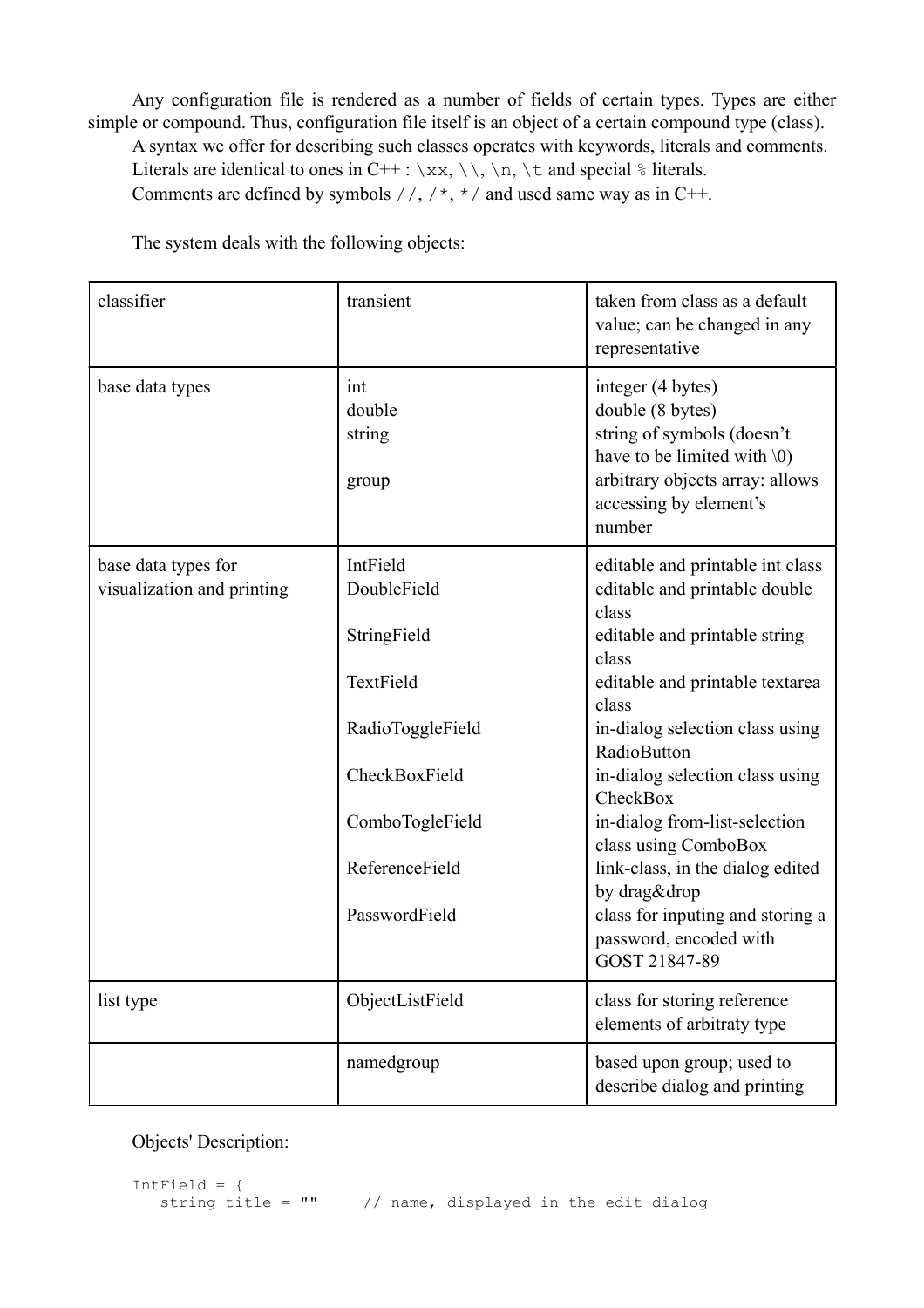```
 // or when printing
 int value = 0 // field value
   int min = 0 // minimum available integer value,
 // configurable in the dialog
 int max = 0 // maximum available integer value,
                             // configurable in the dialog
   int delta = 0 // auto-change pitch in the edit dialog
}
DoubleField = \{<br>string title = ""
                           // name, displayed in the edit dialog
                           // or when printing<br>// field value
   double value = 0<br>double min = 0// minimum available double value,
                             // configurable in the dialog
   double max = 0 // maximum available double value,
                             // configurable in the dialog
   double \text{coef} = 0 // conversion factor (useful when editing certain
   \frac{1}{2} \frac{1}{2} \frac{1}{2} \frac{1}{2} \frac{1}{2} \frac{1}{2} \frac{1}{2} \frac{1}{2} \frac{1}{2} \frac{1}{2} \frac{1}{2} \frac{1}{2} \frac{1}{2} \frac{1}{2} \frac{1}{2} \frac{1}{2} \frac{1}{2} \frac{1}{2} \frac{1}{2} \frac{1}{2} \frac{1}{2} \frac{1}{2} double delta = 0 // auto-change pitch in the edit dialog int decimals = 0 // number of symbols after decimal poin
                           // number of symbols after decimal point,
                             // displayed when editing and printing
}
StringField = {<br>int max = 0int max = 0 // maximum number of symbols in line<br>string title = \cdot" // name, displayed in the edit dialor
                            // name, displayed in the edit dialog
 // or when printing
 string value = "" // if the line is limited
                             // with single quotes '...', don't put
                             // \0 line delimiter
}
TextField = { // same as StringField, but is textarea (MLE)
  int max = 0 string title = ""
    string value = ""
}
RadioToggleField = { // implementation of dialog element
   string title = ""
   int value = 0 // contains the number of selected line
   group elements = \{\} // array of "string" type strings
}
CheckBoxField = { // implementation of dialog element}string title = ""<br>int value = 0// contains 1 if the element is selected
}
  ComboToggleField = { // same as above for ComboBox object
    string title = ""
    int value = 0
    group elements = { }
}
```
ReferenceField class allows using multiple settings in one if, for example, software product consists of multiple tasks, and each has own configuration with individual and shared part. And vice versa, if the settings of one object are used by many others.

ReferenceField = {  $//$  object-reference to other object. drag&drop in the  $//$  dialog dialog string title = "" string class =  $""$  // name of the class,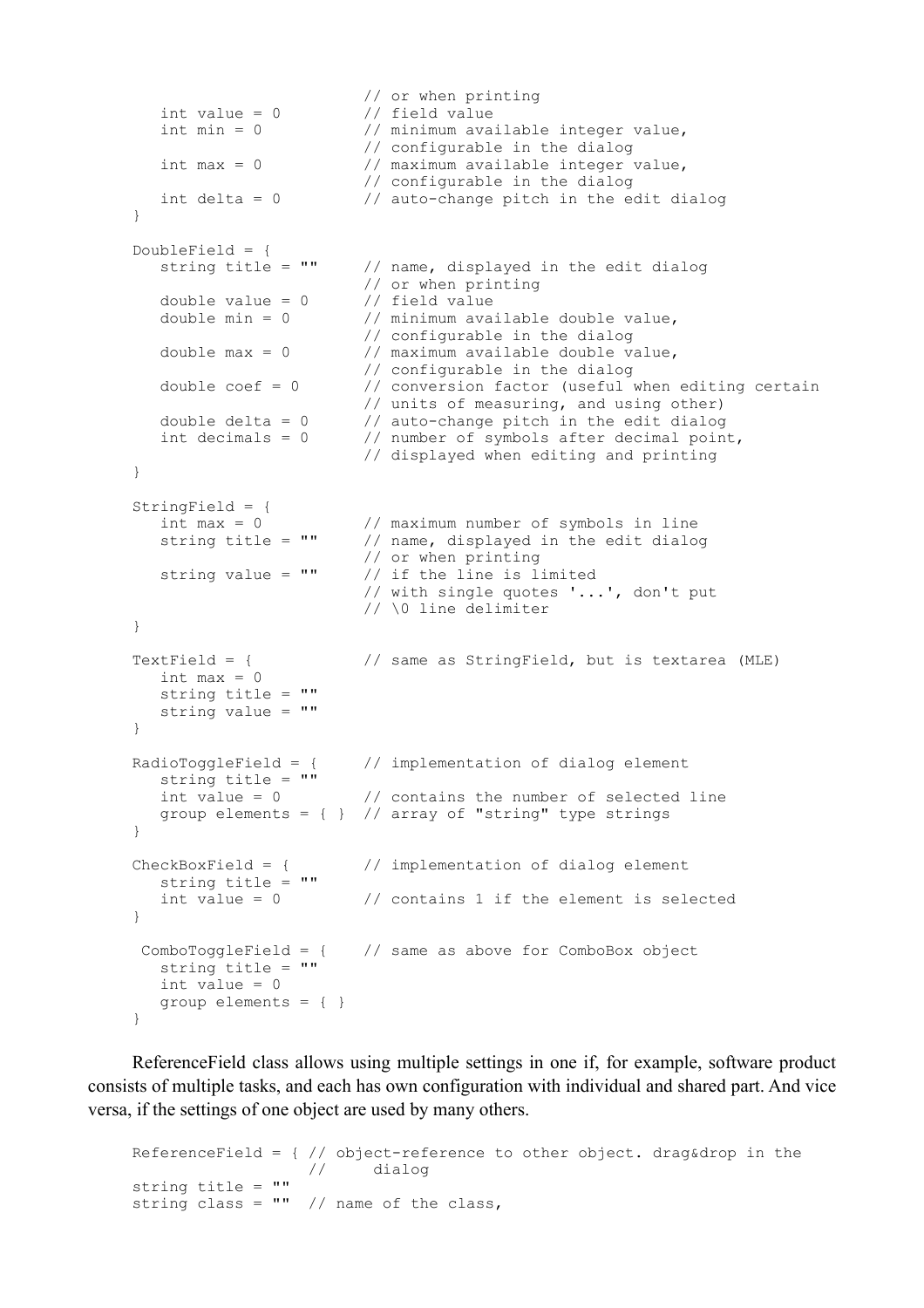```
 // objects of which may fill this field
 // (multiple are possible - class0|ckass1|...|classN)
string value = "" // name of the class that contains object
int value2 = 0 // WPS-objectid
}
```
ObjectListField class allows creating lists of reference objects if, for example, list of persons in the group or list of different network connections has specific settings.

```
ObjectListField list = \frac{1}{2} // example of object list
                            // ReferenceField of a certain class
    transient string title = ""
    transient group factory = {
       ReferenceField rs = {
          transient string title = ""
          transient group menu = {
              "Открыть"
             "Очистить"
          }
         transient string class = ""
         string value = ''
        int value2 = 0 }
    }
    transient group buttons = {
       "Добавить"
       "Удалить"
    }
    group elements = {
    }
}
```
When displaying dialog ObjectListField in the list there are values of element "string title" objects' descriptions, or value of element "name|value", is there's StringField name element in the description of reference object.

Access to a password, set in PasswordField, is provided by exported function:

rc=getPasswordFieldValue(\*XObject,password,sizeof(password));

To describe rock images, we've implemented filling mask class:

```
ColorMaskField = {
   string title = ""
 int fcolor = 0 // foreground color
 int bcolor = 0 // background color
int width = 16 // width, points
int height = 16 // height, points
 string value = '' // filling mask 8*8
}
```
Some data is predefined:

• title — by default, contains string-name of the element, which is used in the dialog and when printing;

- status for writing SUBTITLE string of the dialog page;
- value by default, contains element value;
- elements used to describe dialog and when printing;
- pages describes dialog page;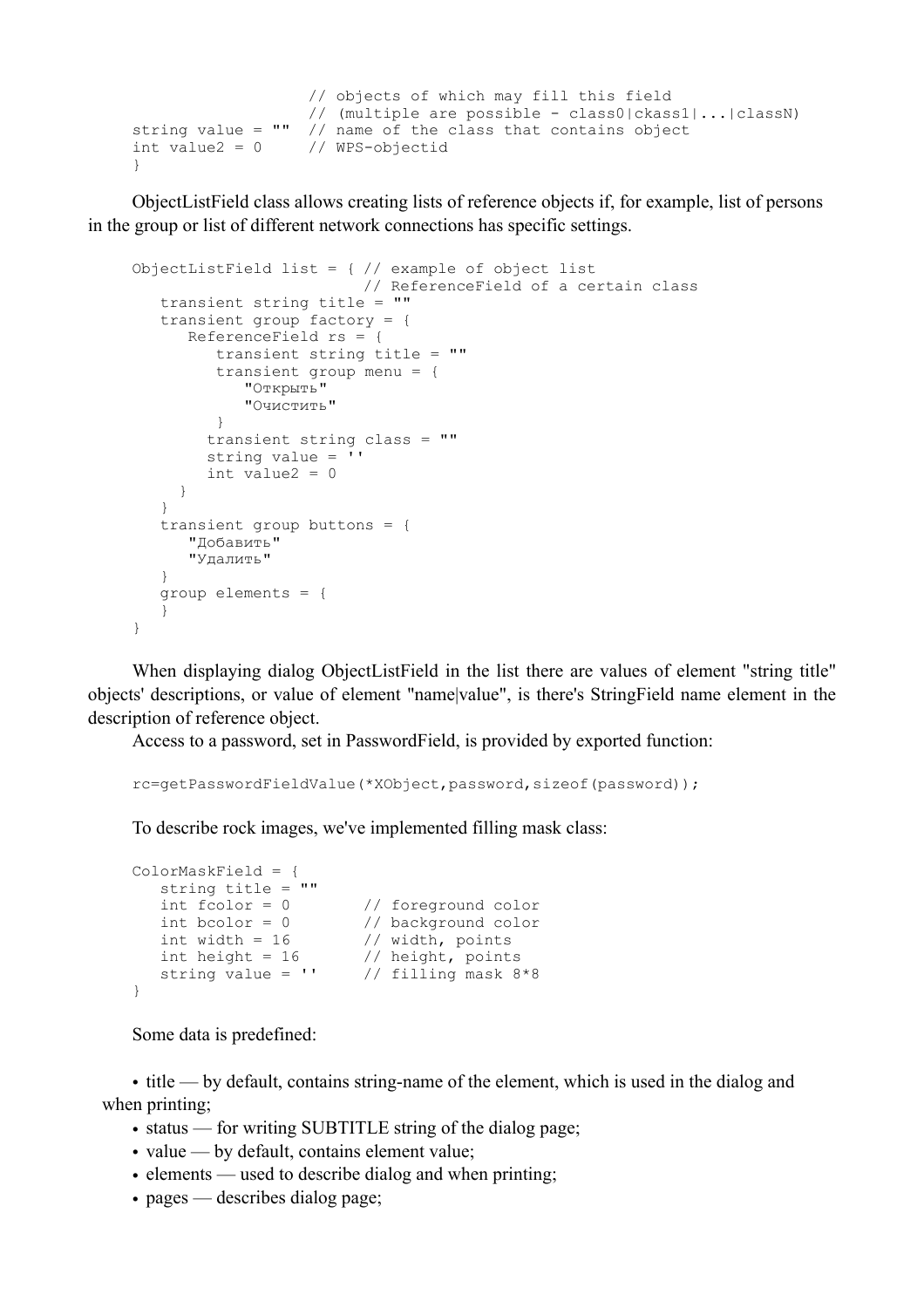• sections — describes script printing section.

Using these types it is easy to create own description classes. For example, that's how bottom-hole engine description class looks like:

```
DEngine drill={
         string title="Забойный двигатель"
       DoubleField diam zd ={ title="Диаметр заб.двигателя" coef=0.001
decimals=1 delta=0.1 \text{ min}=30 max=400}
        DoubleField leng_zd ={ title="Длина заб.двигателя" coef=1 decimals=2 
delta=0.01 max=50}<br>DoubleField q zd
                              = [ title="Расход заб.двигателя" coef=1000
decimals=1 delta=0.1 min=30 max=400}
        DoubleField dens_zd ={ title="Плотность жидкости" coef=1000 
decimals=2 delta=0.01 \overline{\text{min}}=0.8 max=2.5}
       DoubleField loss pxzd = \{ title="Torepu \text{ давления на холостом ходу"}coef=98100 min=1 max=200}
        DoubleField freq_nx_zd ={ title="Частота вращения на холостом ходу" 
coef=0.01666 min=10 max=999}
        DoubleField loss_pt_zd ={ title="Потери давления при торможении" 
coef=98100 min=1 max=200}
        DoubleField moment_t_zd={ title="Тормозной момент" coef=10 min=1 
max=1500}
         ComboToggleField drop ={
             string title ="Тип двигателя"
             group elements = {
                 string = "турбобур с постоянной линией"
                string = "ryp6o6yp c naqabщей линией"
                 string = "объемный двигатель"
      }
             }
     }
```
And that's the description for specific bottom-hole engine (/\* comment \*/ in the first line is needed to interpret text as XObject):

```
/* XObject */
DEngine = {
diam zd = \{value = 30.0000\}leng zd = \{value = 0.0000\}q zd = \{value = 30.0000\}dens zd = \{value = 0.8000\}loss pxzd = \{value = 1.0000\}freq<sup>nx</sup>zd = \{value = 10.0000\}loss pt zd = \{value = 1.0000\}moment \overline{t} zd = {value = 1.0000}
drop =\overline{\{value = 0\}}}
```
This syntax demonstrates the possibility to make changes to each object and additional fields: min, max etc.

As Lewis Carroll's Alice exclaimed: "and what is the use of a book without pictures or conversation?".

Let's take a look at the visualization and printing we've mentioned before.

We've created WPS-object that renders specifically organized parts of class descriptions as its property pages. To do so, we add special descriptors to class description: "group" with names "pages" (for dialog) and "sections" for printing.

Here's a part of the class that describes the dialog: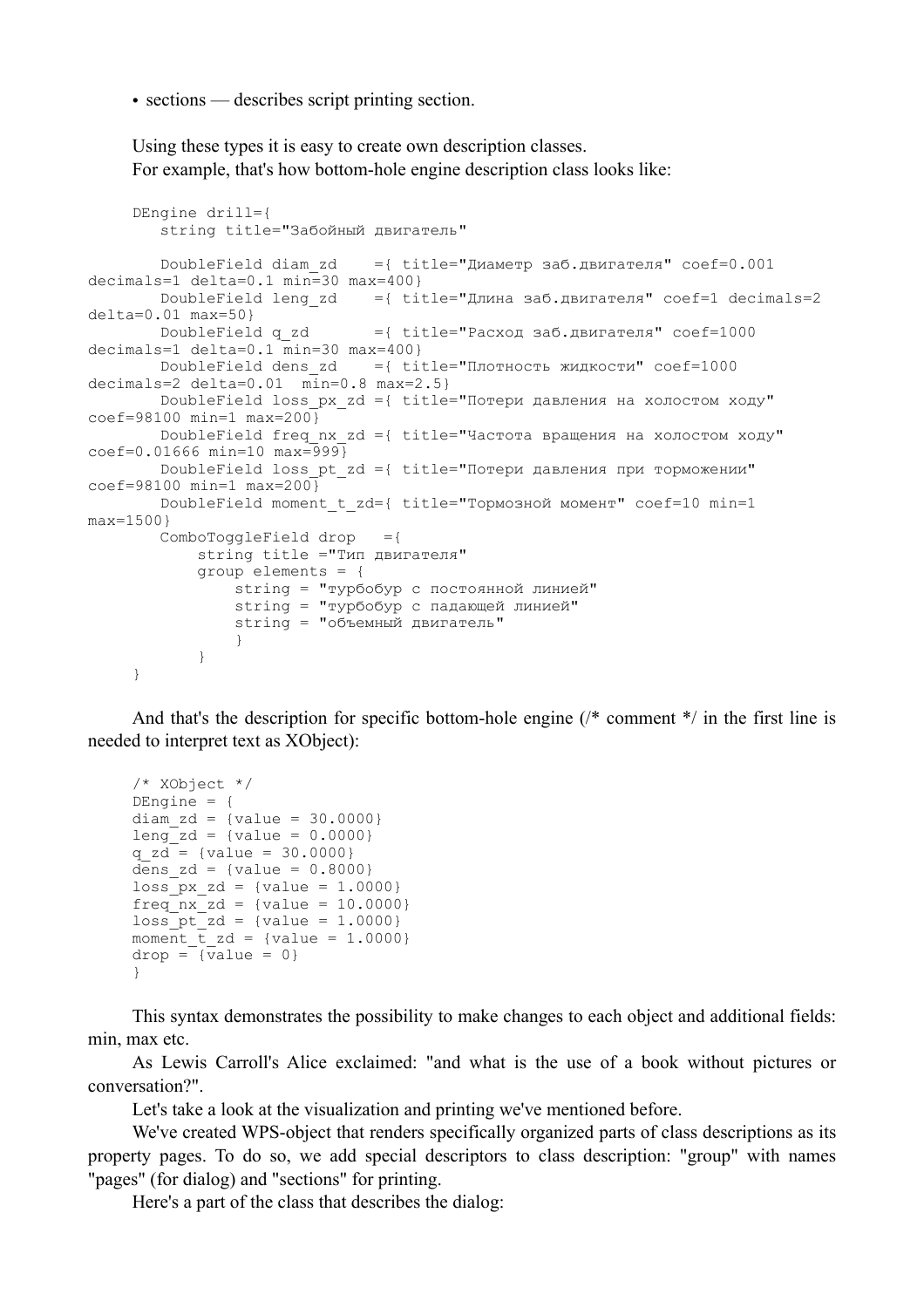```
group pages = \{ namedgroup = \{namedgroup = { \frac{1}{2} // dialog page description<br>title = "%MajorTab" // symbol % means MajorTab
                          // symbol % means MajorTab
elements = \{<br>string = "name 1"\frac{1}{2} element of the class
string = "name 2"...
string = "name N"}
}
namedgroup = { // second page of the dialog
title = "MinorTab pages"
           elements = {
              string = "name 1"
             string = "name 2" ...
              string = "name N"
 }
 }
  ... \frac{1}{2} // other pages of the dialog
    }
```
This is the part of description of bottom-hole engine (DEngine) class that refers to dialog:

```
DEngine drill={
  ...
    group pages = {
       namedgroup = {
          string title = "%Забойный двигатель"
           group elements = {
             string string = "drop"
             string string = "diam_zd"
             string string = "leng_zd"
            string string = "q_zd"
            string string = "dens zd"string string = "loss px zd"
            string string = "freq_nx_zd"
            string string = "loss pt"zd"
             string string = "moment \overline{t} zd"
 }
 }
      }
 }
```
Note the second tab — "Type". It is always created and allows choosing way (text/binary) of saving. The last one allows easily edit any field of object using text editor. And vice versa, any object may be created in the text editor and then saved as binary. When saving in binary, object saves only differences from base description. The other elements of description are inherited, that's why the size of binary XObject file is much less than the text one.

To describe object printing we use similarly organized group sections, and that's what we get when printing:

```
DEngine drill={
   ...
   group sections={
     namedgroup={
        title = "Забойный двигатель"
        elements={
           string ="drop"
           string ="diam_zd"
```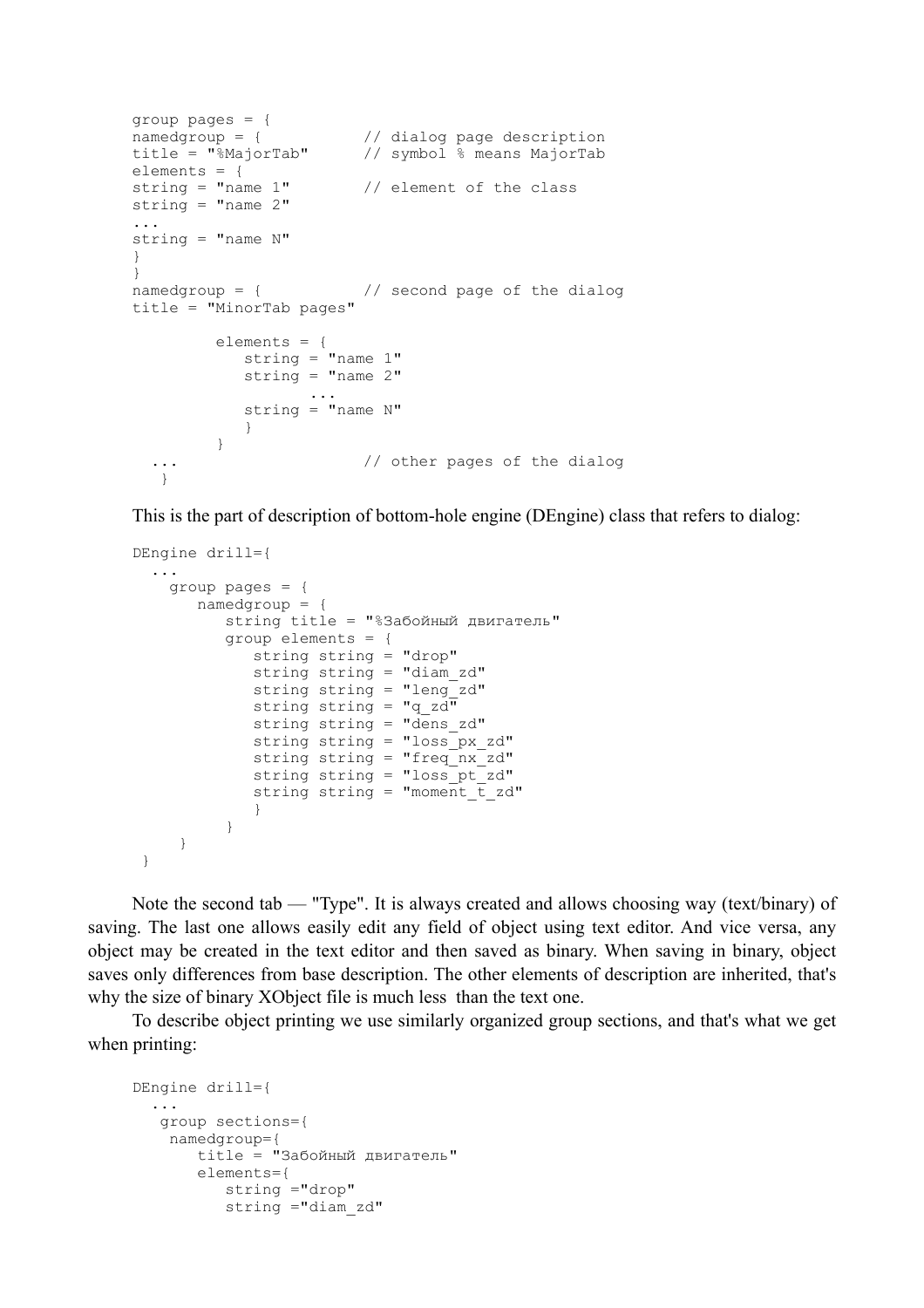```
 string ="leng_zd"
            string ="g_zd"
            string =\overline{\phantom{a}} dens zd"
             string ="loss_px_zd"
            string ="freq\bar{x}zd"
            string ="loss pt zd"
            string ="moment \overline{t} zd"
 }
         }
     }
  }
```
To print the object use the menu, or simply drag its icon onto printer's icon (folder). Here's the example output after printing one object. The same object, as ReferenceField inside the scenario, looks as follows:

#### **Usage:**

To use this configuring system, in the root or in the AMT\_PATH environment variable directory one has to create file config.ini of the following content (we use our training simulator configuration as an example here):

```
/* AMT */group Config = {
         string customer = "ЗАО АМТ"<br>int loglevel = 0 //-1
                               \frac{1}{1} -1 full debug output to \xobject.log
                                    // 0 output error messages only
                                    // 1 output warnings and error messages
         group classes = \{<br>string = "classes.ini"
                                                 // base classes descriptions
                  %/ (required)<br>string = "common.ini" // descriptio
                                                // description of the other group
                  // of common classes<br>string = "DSTclass.ini" // drilling training
                                                // drilling training simulator
                                                 // classes description
                   string = "KRSclass.ini" // borehole extensive repairs 
                                                 // training simulator
                                                 // classes description
 }
}
```
This file is used by WPS-object AMTWPSXObject that implements dialogs and configuration objects printing. This object is associated with AMT extension.

Copy all XObject support dynamic libraries into LIBPATH available in environment variable. And using this Rexx script, perform the registration:

```
/*********************************************************************/
/* XObject registration utility */
/*********************************************************************/
Call RxFuncAdd 'SysLoadFuncs', 'REXXUTIL', 'SysLoadFuncs'
Call SysLoadFuncs
Say 'AMT XObjects to be registered'
rc=SysRegisterObjectClass('AMTWpsObject', 'amtwpso')
if rc then say 'AMTWpsObject registered'
else say 'AMTWpsObject cannot be registered'
```
### Programming using API XObject: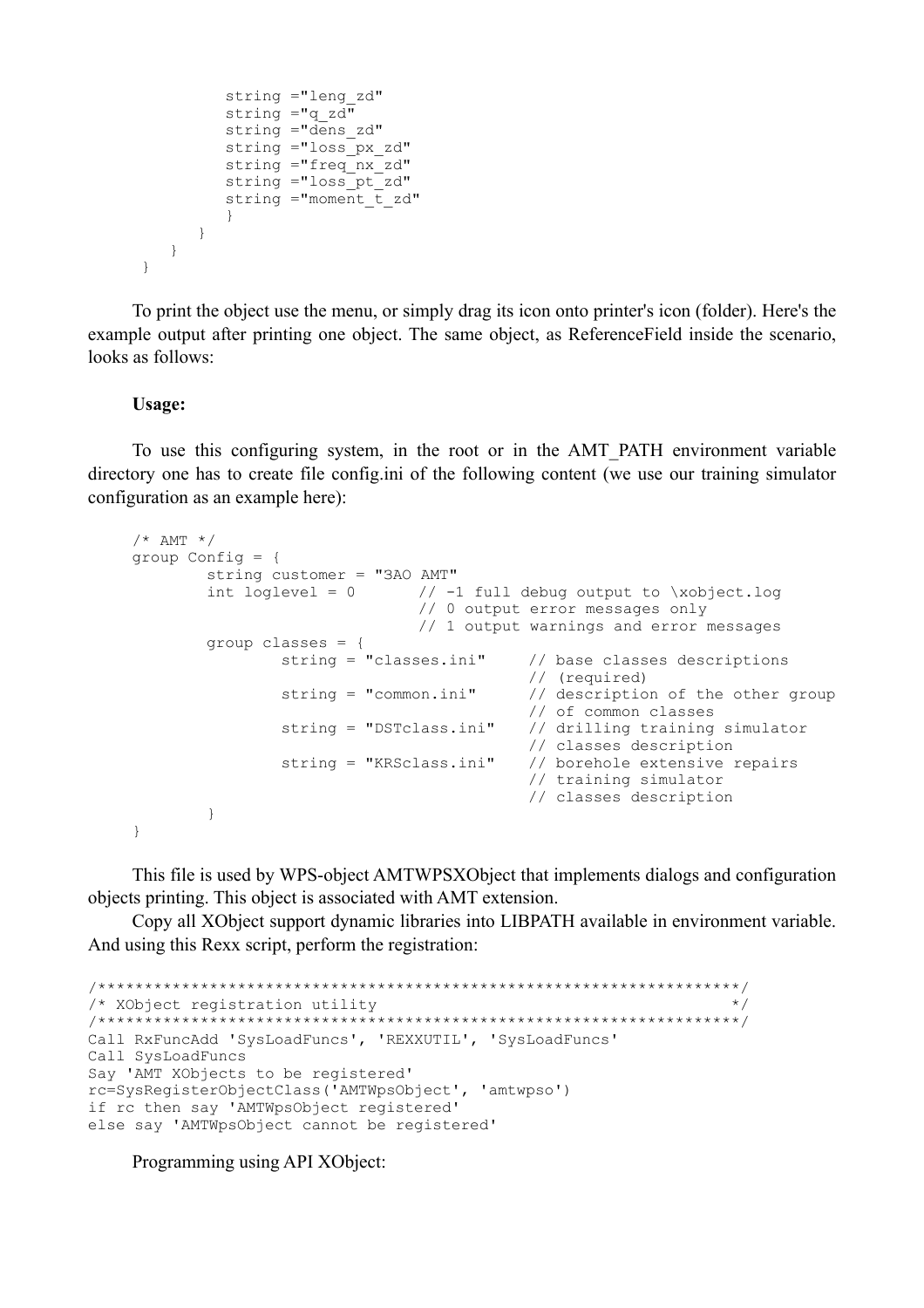When programming, one should read descriptions of used classes - for example, all config.ini and all files mentioned there, or only required for specific task. The following text gives and example of reading all classes libraries, described in config.ini:

```
#include "common.h"
XObject *o_config; // for the script
// function initializes XObject predefined classes subsystem
// and returns number of classes in the library
int InitXClasses(void)
{
char buf[256]="", *str;
char *amtPath = getenv (AMT PATH);
int num=0;
   XOBJECT_INITIALIZE
// loading classes libraries
  buf[0] = 0; if (amtPath) strcat(buf, amtPath);
  strcat(buf, "\wedge");
  strcat(buf, AMT CONFIG);
   o config = XOb\overline{ect::!}loadObject(buf);
  i\bar{f} (!o config)
       return 1;
   o config = o config->getGroupElement("classes");
   for (int i = 0; igetGroupSize(); i++)
 {
       str = o config->getGroupElement(i)->getStringValue();
        if (str) 
\{buf[0] = 0; if (amtPath)
            strcat(buf, amtPath);
          strcat(buf, "\wedge");
           strcat(buf, str);
           num += XObject::loadClasses(buf);
 }
 }
    return num;
}
```
The following lines represent the idea of how to obtain certain class elements of training simulator scenario:

```
{
...
o main=XObject::loadObject(file name); // loading required scenario file
   if (!o_main)
     return 1; \frac{1}{2} // error reading scenario - running in the test mode
...
o sub = o main->getGroupElement("title");
Name=strdup(o_sub->getStringValue());
o sub = o main->getGroupElement("model type");
model type=o_sub->getIntValue(); // training simulator model type (number)
o sub = o main->getGroupElement2("mode|value"); // using compound name here
mode=o_sub->getIntValue(); // training simulator model type (number)
// if the element is link, using method GetValue(name),
// it will load link script
```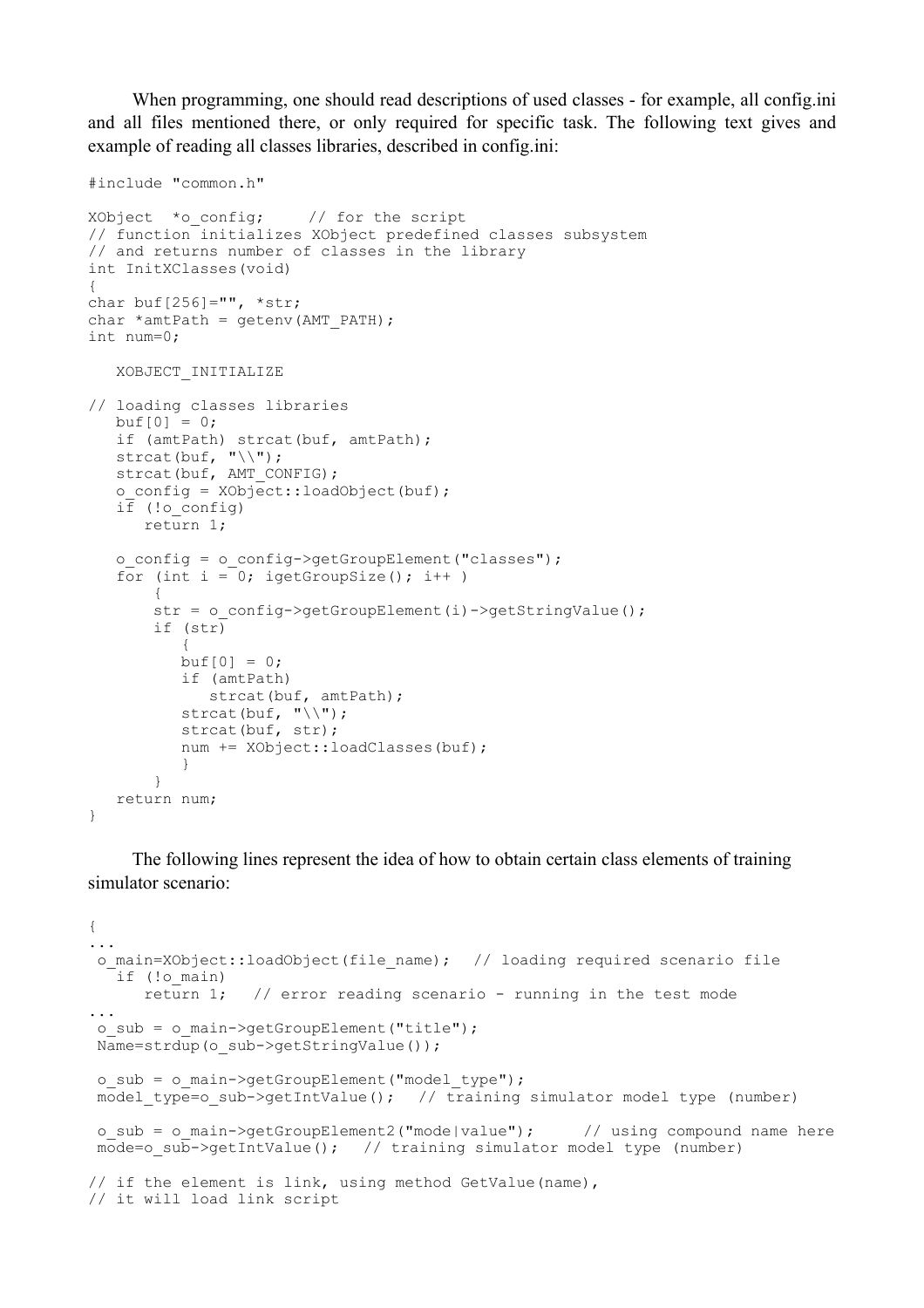```
 o_ref=o_main->getValue("derrik"); // load drill description
1/\sqrt{\sigma}or, in such a way
// o_ref=XObject::loadObject(o_main->getGroupElement2("derrik|value")-
\sqrt{q}etStringValue();
// calculate g_kv parameter value using CI units of measurement
 g_kv=o_ref->getGroupElement2("g_kv|value")->getDoubleValue() * o_ref-
```
This was a configuration reading example.

}

>getGroupElement2("g\_kv|coef")->getDoubleValue();

The configuration elements (parameters) can be accessed by class fields names (name), compound names ("name|subname"), and also by their sequence number in the group. In the above description of the bottom-hole engine, the value can be taken from the name  $\leq 0/1$  values, since diam\_zd has sequence number 1 in the class.

XObject methods also allow saving information, obtained by software. This simplifies visualization, printing and maintenance.

The code below is the description of XObject class public objects:

```
class _Export XObject {
public:
       static void setLogLevel(int);
       static int log(char*, ...);
       static int log(int, char*, ...);
       static int logObject(XObject*, char* = NULL);
       static void logClasses();
       static void initClass();<br>static void unInitClass(
                     unInitClass();
static int loadFile(char*, char**, int*);
static int saveFile(char*, char*, int);
       static XObject* getInstance(char*, char*, int = FLAGS_NORMAL, int =-1);
       static XObject* getInstanceText(char*, int*, int =-1);
       static XObject* getInstanceBin(char*, int*, int = -1);
       static int loadClasses(char*);
       static XObject* loadObject(char*);
       static int saveObject(char*, XObject*);
...
public:
       static int getClassNum();<br>static char* getClassName(i
                      getClassName(int);
...
public:
        virtual ~XObject();
        int isVoid();
        int isInteger();
       int isDouble();<br>int isString();
              isString();
        int isComplex();
        int isGroup();
        int isObject();
        int isObject(char*);
        int isBasic();
       virtual XObject* clone();
        int initFrom(XObject*);
        char* getName();
int setName(char* n);
char* getClassName();
        int getClassVersion();
```